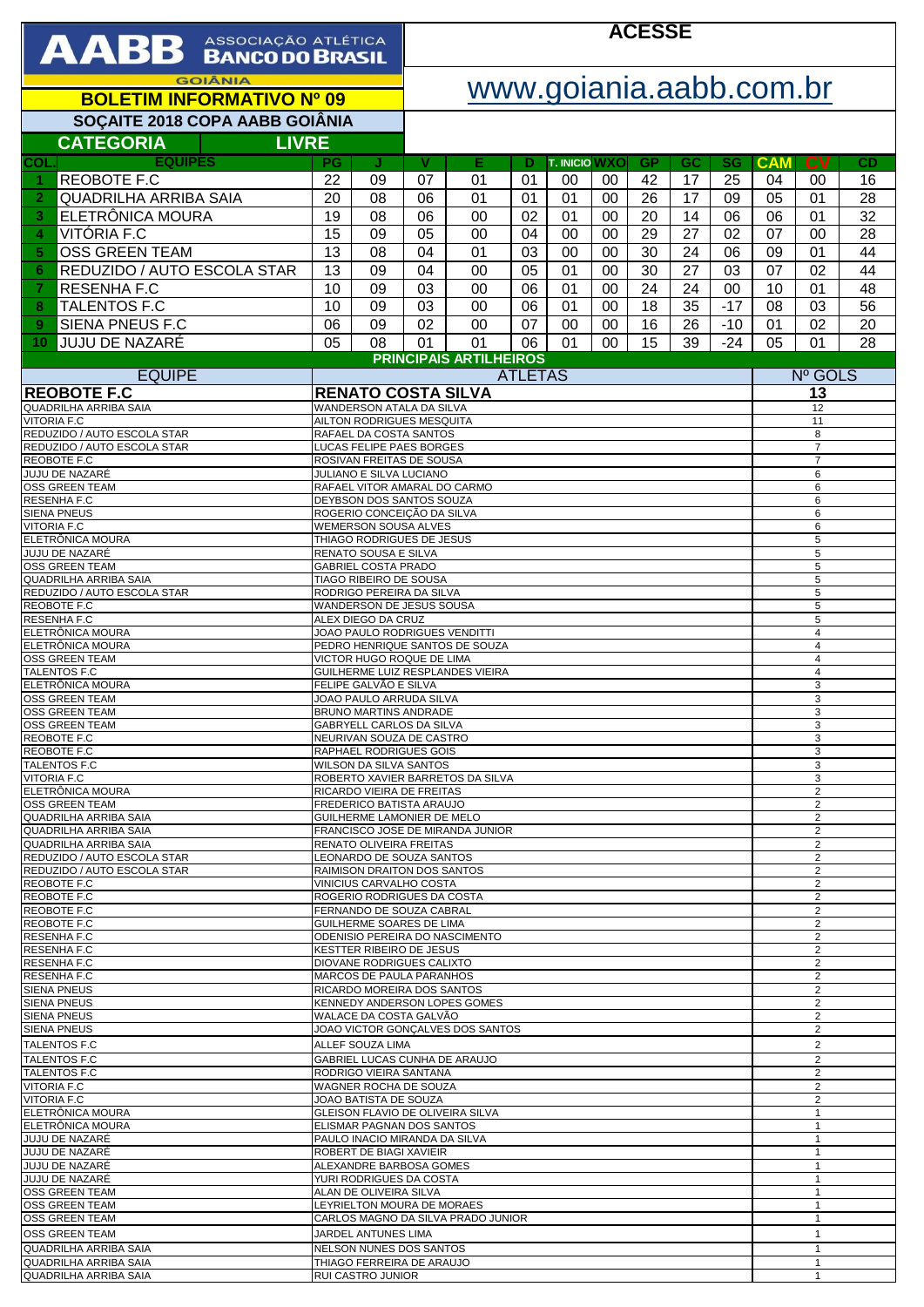| REDUZIDO / AUTO ESCOLA STAR | <b>RONY ROCHA DA FONSECA</b>         |   |
|-----------------------------|--------------------------------------|---|
| REDUZIDO / AUTO ESCOLA STAR | MAYCON HILTO ALVES DE OLIVEIRA       |   |
| REDUZIDO / AUTO ESCOLA STAR | <b>DIEGO FERREIRA</b>                |   |
| REDUZIDO / AUTO ESCOLA STAR | PAULO VITOR RODRIGUES HOLANDA        |   |
| REDUZIDO / AUTO ESCOLA STAR | FERNANDO ALEXANDRO DOS SANTOS FARIAS |   |
| REOBOTE F.C                 | <b>MAURICIO SILVESTRE ROSA NETO</b>  |   |
| REOBOTE F.C                 | WGLENISSON CARVALHO E SILVA          |   |
| REOBOTE F.C                 | <b>WANDERSON SOUSA SANTOS</b>        |   |
| RESENHA F.C                 | <b>DOUGLAS PIRES FERREIRA</b>        |   |
| RESENHA F.C                 | <b>MARCUS PAULO ROSA DA COSTA</b>    |   |
| RESENHA F.C                 | <b>IGOR JAYME BALEIRO</b>            |   |
| RESENHA F.C                 | EDUARDO GOMES COSTA JUNIOR           |   |
| RESENHA F.C                 | <b>RENATO RODRIGUES DE ARAUJO</b>    |   |
| <b>SIENA PNEUS</b>          | LUDUGERIO MOREIRA DOS SANTOS         |   |
| <b>SIENA PNEUS</b>          | EVALDO TEIXEIRA DE SOUZA             |   |
| <b>TALENTOS F.C</b>         | THIAGO ARANTES DIAS                  |   |
| <b>TALENTOS F.C</b>         | <b>DIEGO NEVES MESQUITA</b>          |   |
| <b>TALENTOS F.C</b>         | VITOR DANIEL GONZAGA DOS SANTOS      |   |
| TALENTOS F.C                | HENRIQUE DA COSTA MENDES             |   |
| <b>TALENTOS F.C</b>         | RUI BARBOSA DOS SANTOS JUNIOR        |   |
| VITORIA F.C                 | JOSE EUSTAQUIO DA SILVA JUNIOR       |   |
| VITORIA F.C                 | JEOVANIO ROCHA DO NASCIMENTO         |   |
| <b>VITORIA F.C</b>          | WELDER SANTOS DO NASCIMENTO          |   |
| VITORIA F.C                 | RICARDO ALVES DA SILVA               |   |
| <b>CONTRA</b>               |                                      | 0 |

**248**

## **TOTAL DE GOLS MARCADO CARTÕES AMARELOS**

|                              |                                   |                      | <u>UMNI ULU MIIMNLLUU</u> |                                      |
|------------------------------|-----------------------------------|----------------------|---------------------------|--------------------------------------|
| <b>EQUIPE</b>                | <b>NOME</b>                       | QT                   |                           | <b>DATA DA RODADA</b>                |
| ELETRÖNICA MOURA             | RICARDO VIEIRA DE FREITAS         | $\overline{2}$       | 07/04/2018 / 08/04/2018   |                                      |
| ELETRÔNICA MOURA             | LEANDRO DA CRUZ VIEIRA            | $\mathbf{1}$         | 21/04/2018                |                                      |
| JUJU DE NAZARÉ               | ANDRE LUIZ DA SILVA               | $\overline{2}$       | 04/03/2018 / 17/03/2018   |                                      |
| JUJU DE NAZARÉ               | FLAVIO PEREIRA DA SILVA           | $\overline{1}$       | 22/04/2018                |                                      |
| JUJU DE NAZARÉ               | FERNANDO ALVES DA SILVA           | $\overline{1}$       | 04/03/2018                |                                      |
| JUJU DE NAZARÉ               | <b>BRUNO RODRIGUES PEREIRA</b>    | $\mathbf{1}$         | 17/03/2018                |                                      |
| <b>OSS GREEN TEAM</b>        | <b>BRUNO MARTINS ANDRADE</b>      | $\overline{2}$       | 18/03/2018 / 25/03/2018   |                                      |
| <b>OSS GREEN TEAM</b>        | ALAN DE OLIVEIRA SILVA            | $\mathbf 1$          | 07/04/2018                |                                      |
| <b>OSS GREEN TEAM</b>        | VICTOR HUGO ROQUE DE LIMA         | $\mathbf{1}$         | 15/04/2018                |                                      |
| <b>OSS GREEN TEAM</b>        | RAFAEL VITOR AMARAL DO CARMO      | 2                    | 18/03/2018 / 21/04/2018   |                                      |
| <b>QUADRILHA ARRIBA SAIA</b> | NELSON NUNES DOS SANTOS           | 2                    | 04/03/2018 / 18/03/2018   |                                      |
| <b>QUADRILHA ARRIBA SAIA</b> | WANDERSON ATALA DA SILVA          | $\mathbf{1}$         | 07/04/2018                |                                      |
| QUADRILHA ARRIBA SAIA        | THIAGO FERREIRA DE ARAUJO         | $\mathbf{1}$         | 18/03/2018                |                                      |
| QUADRILHA ARRIBA SAIA        | VICTOR HUGO DOS SANTOS E SILVA    | 1                    | 04/03/2018                |                                      |
| REDUZIDO / AUTO ESCOLA STAR  | CARLOS RAFAEL DA SILVA SANTOS     | $\overline{1}$       | 03/03/2018                |                                      |
| REDUZIDO / AUTO ESCOLA STAR  | FERNANDO ALEXANDRO DOS SANTOS F   | $\mathbf{1}$         | 15/04/2018                |                                      |
| REDUZIDO / AUTO ESCOLA STAR  | RAIMISON DRAITON DOS SANTOS       | $\mathbf{1}$         | 21/04/2018                |                                      |
| REDUZIDO / AUTO ESCOLA STAR  | MAYCON HILTO ALVES DE OLIVEIRA    | $\mathbf{1}$         | 10/04/2018                |                                      |
| REDUZIDO / AUTO ESCOLA STAR  | RAFAEL DA COSTA SANTOS            | $\overline{2}$       | 03/03/2018 / 18/03/2018   |                                      |
| REDUZIDO / AUTO ESCOLA STAR  | PAULO VITOR RODRIGUES HOLANDA     | $\overline{1}$       | 24/02/2018                |                                      |
| REOBOTE F.C                  | FERNANDO DE SOUZA CABRAL          | $\overline{1}$       | 24/02/2018                |                                      |
| REOBOTE F.C                  | RAPHAEL DOS ANJOS SILVA           | $\mathbf{1}$         | 24/04/2018                |                                      |
| REOBOTE F.C                  | GUILHERME SOARES LIMA             | $\mathbf{1}$         | 25/03/2018                |                                      |
| <b>RESENHA F.C</b>           | ALEX DIEGO DA CRUZ                | 2                    | 25/02/2018 / 10/04/2018   |                                      |
| <b>RESENHA F.C</b>           | ODENISIO PEREIRA DO NASCIMENTO    | -1                   | 22/04/2018                |                                      |
| RESENHA F.C                  | <b>IGOR JAYME BALEIRO</b>         | $\mathbf{1}$         | 08/04/2018                |                                      |
| <b>RESENHAF.C</b>            | <b>EDUARDO GOMES COSTA JUNIOR</b> | 3                    |                           | 04/03/2018 / 08/04/2018 / 22/04/2018 |
| <b>RESENHAF.C</b>            | <b>MARCUS PAULO ROSA DA COSTA</b> | 3                    |                           | 04/03/2018 / 15/04/2018 / 22/04/2018 |
| <b>SIENA PNEUS</b>           | LUDUGERIO MOREIRA DOS SANTOS      | $\overline{1}$       | 17/03/2018                |                                      |
| <b>SIENA PNEUS</b>           | WALACE DA COSTA GALVÃO            | $\mathbf{1}$         | 10/04/2018                |                                      |
| <b>SIENA PNEUS</b>           | RICARDO MOREIRA DOS SANTOS        | $\mathbf 1$          | 17/03/2018                |                                      |
| <b>TALENTOS F.C</b>          | GUILHERME LUIZ RESPANDES VIEIRA   | $\mathbf{1}$         | 18/03/2018                |                                      |
| <b>TALENTOS F.C</b>          | MATHEUS MOURA CRUVINEL            | $\mathbf{1}$         | 25/03/2018                |                                      |
| <b>TALENTOS F.C</b>          | THIAGO ARANTES DIAS               | $\mathbf{1}$         | 21/04/2018                |                                      |
| <b>TALENTOS F.C</b>          | DIEGO NEVES MESQUITA              | $\mathbf 1$          | 21/04/2018                |                                      |
| <b>TALENTOS F.C</b>          | WILSON DA SILVA SANTOS            | $\overline{1}$       | 08/04/2018                |                                      |
| <b>TALENTOS F.C</b>          | <b>GUSTAVO DE SOUZA SANTOS</b>    | $\overline{2}$       | 18/03/2018 / 25/03/2018   |                                      |
| <b>TALENTOS F.C</b>          | RODRIGO VIEIRA SANTANA            | $\mathbf{1}$         | 03/03/2018                |                                      |
| <b>VITORIA F.C</b>           | <b>WEMERSON SOUSA ALVES</b>       | $\overline{1}$       | 07/04/2018                |                                      |
| <b>VITORIA F.C</b>           | AILTON RODRIGUES MESQUITAS        | $\mathbf{1}$         | 24/04/2018                |                                      |
| <b>VITORIA F.C</b>           | WAGNER ROCHA DE SOUZA             | $\mathbf{1}$         | 24/04/2018                |                                      |
| <b>VITORIA F.C</b>           | JEOVANIO ROCHA DO NASCIMENTO      | $\mathbf{1}$         | 25/02/2018                |                                      |
| <b>VITORIA F.C</b>           | WESLEY DE SOUSA ALVES             | 2                    | 03/03/2018 / 15/04/2018   |                                      |
| <b>VITORIA F.C</b>           | JOAO BATISTA DE SOUZA             | $\mathbf{1}$         | 25/02/2018                |                                      |
|                              |                                   |                      | <b>CARTOES VERMELHOS</b>  |                                      |
| <b>EQUIPE</b>                | <b>NOME</b>                       | QT                   |                           | <b>DATA DA RODADA</b>                |
| JUJU DE NAZARÉ               | CLEBER DE SOUZA DA SILVA LEITE    | 5                    | 08/04/2018                | ART 57º, Inciso XII DO CJDD          |
| <b>TALENTOS F.C</b>          | JOAO PAULO MOURA DAMACENO         | 5                    | 08/04/2018                | ART 57º. Inciso XII DO CJDD          |
| <b>TALENTOS F.C</b>          | WILSON DA SILVA SANTOS            | $\blacktriangleleft$ | 21/04/2018                | ART 57º. Inciso VIII DO CJDD         |
|                              |                                   |                      |                           |                                      |